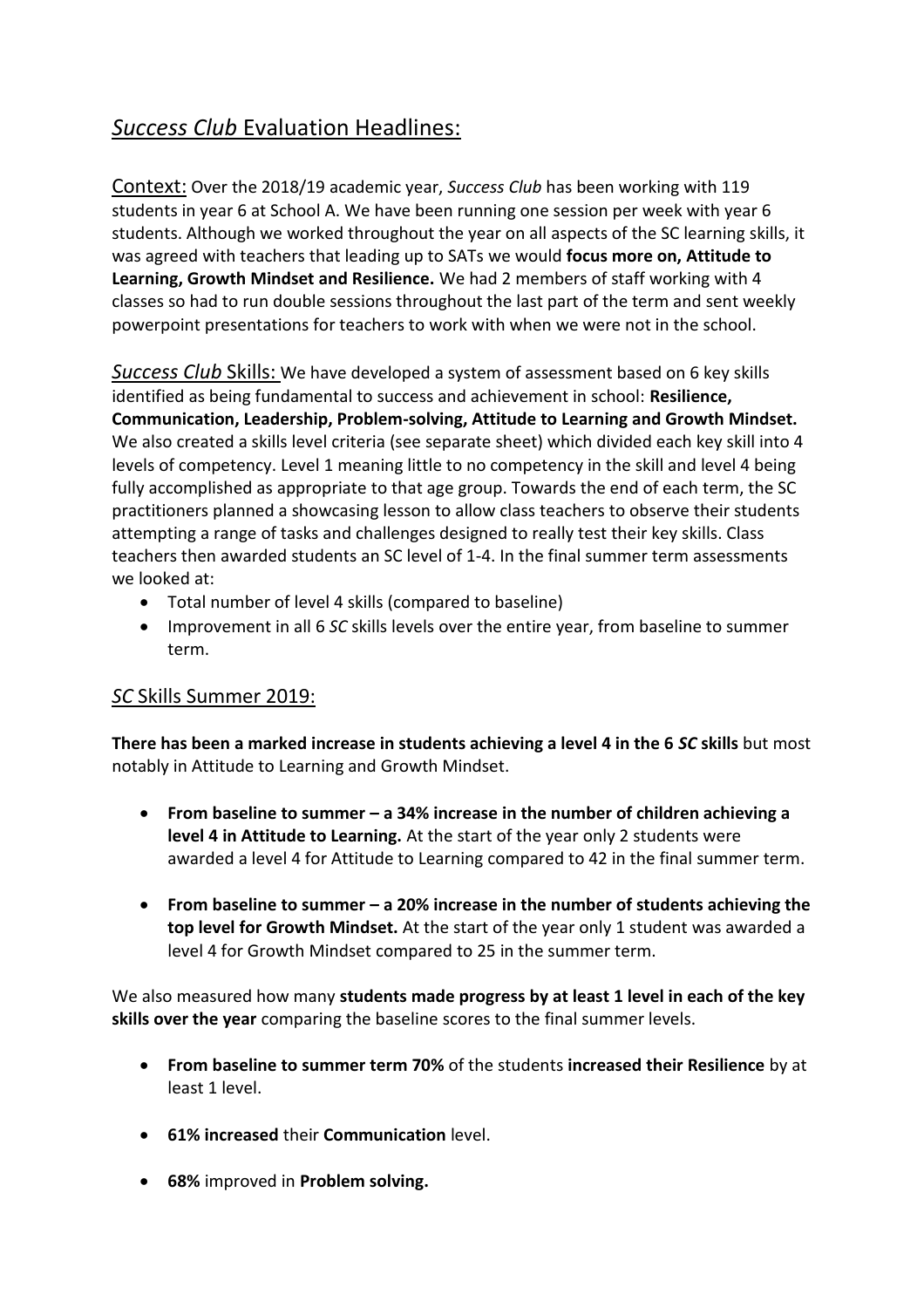- **76% increased** their **Leadership** level.
- **77% improved** their **Attitude to Learning.**
- **71% improved** in **Growth Mindset.**

#### **See the charts of focus skills below for a more detailed breakdown**



**To summarise progress in Resilience:** 53% of students made 1 level of progress; 13% made 2 levels of progress and 2% made 3 levels of progress.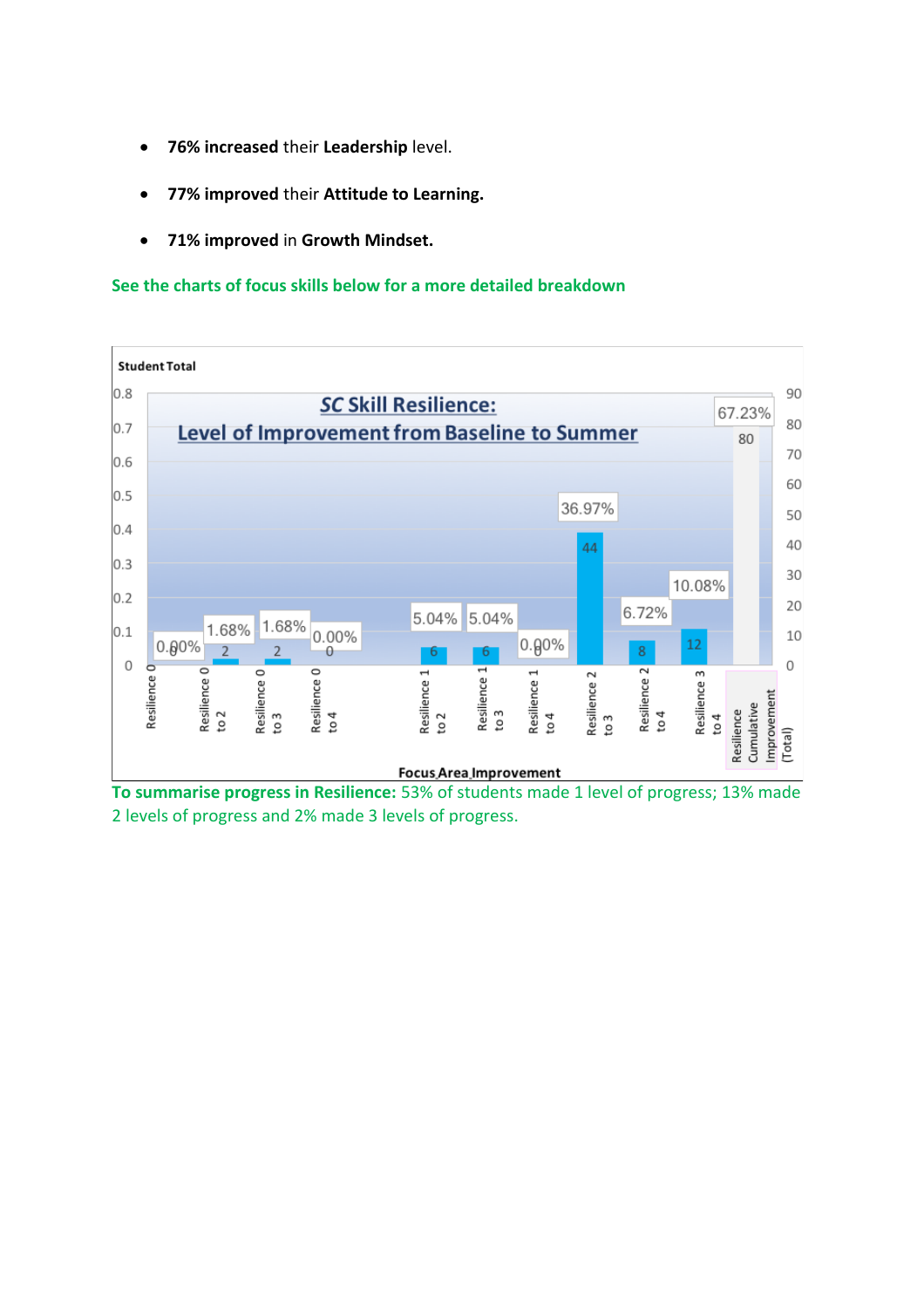

**To summarise progress in Growth Mindset:** 56% of students made 1 level of progress; 11% made 2 levels of progress while 3% made 3 levels of progress.



**To summarise progress in Attitude to Learning:** 56% of students made 1 level of progress; 16% made 2 levels of progress; 2% made 3 levels of progress and 1% made 4 levels of progress.

## Behavior Points 2018/19: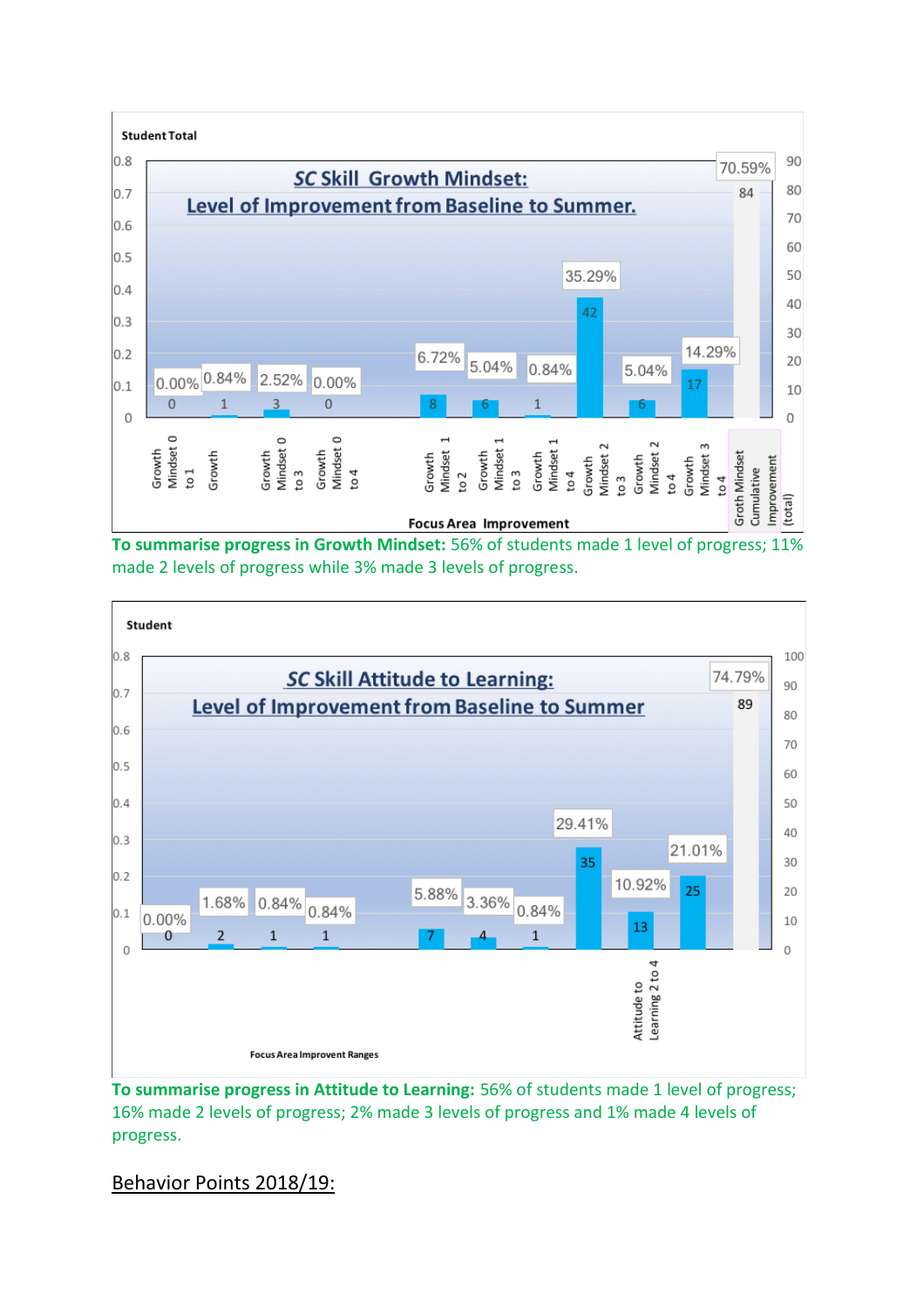**School A has a consequences system which issues yellow and red cards which we have tracked to evaluate poor behavior across the cohort for the academic year.** 

A first yellow card is merely a warning so we took the decision not to include these. A  $2^{nd}$ Yellow card is more serious and may result in a consequence being issued and/or parents being contacted. A red card is a serious offence, almost always resulting in some form of sanction.



#### **This rapid decline in the number of behavior warnings being issued is a clear indicator that the general behavior in School A improved over the course of the year.**

In the Autumn term 1 student was awarded 6 yellow cards, 1 student was awarded 4 yellow cards, 3 students were awarded 3 yellow cards, while 7 students received 2 yellow cards and a significant 13 students received 1 yellow card each. This adds up to a total of 46 yellow cards being issued to a total of 25 students.

These numbers drop dramatically in the spring only 2 students receiving 4 cards, 1 receiving 3, 3 receiving 2 and just 1 student getting 1 yellow card; a total of 18 yellow cards being awarded to only 7 students. This number drops again in the summer to almost nothing with only 1 student receiving 2 yellow cards.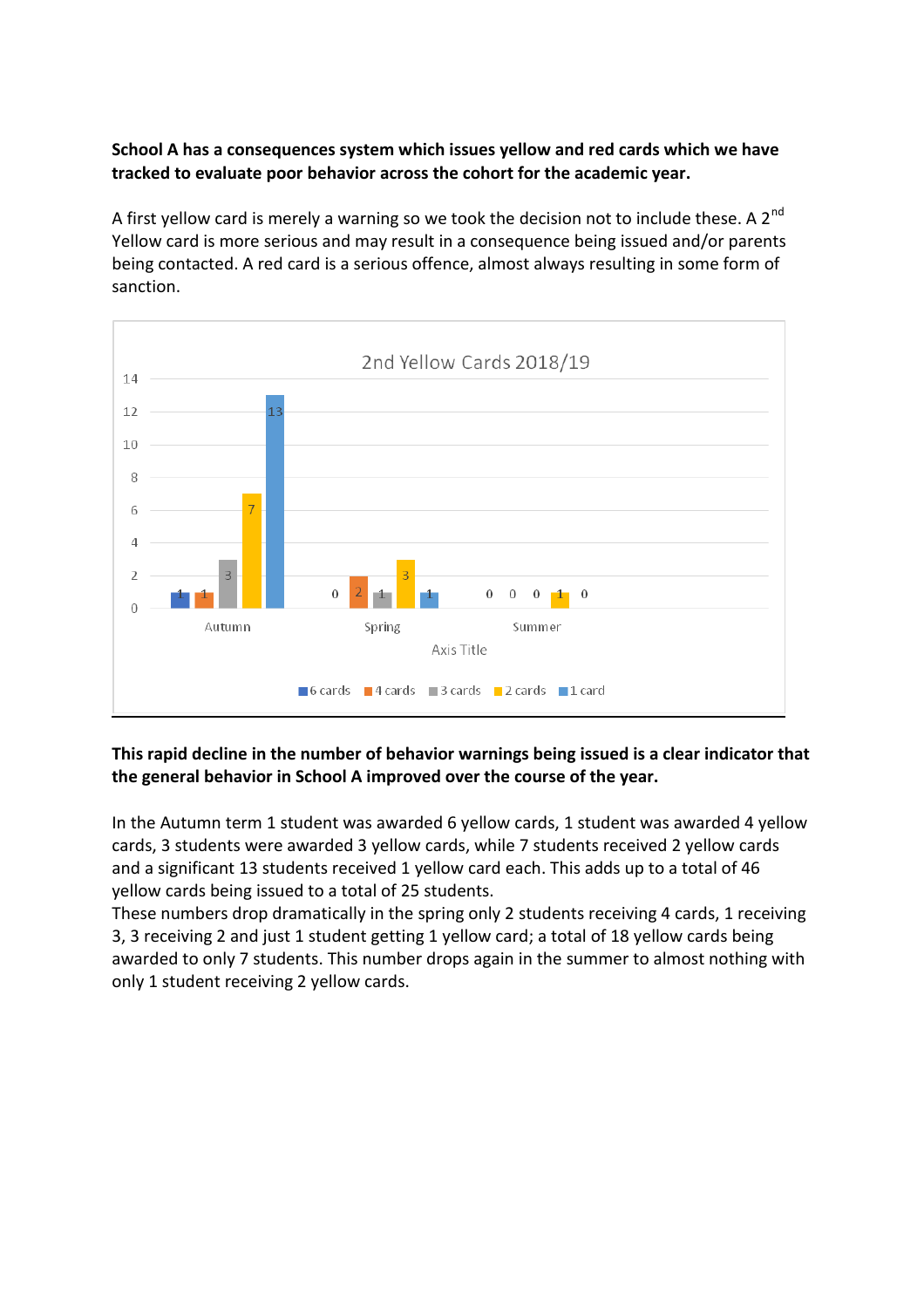

### **This significant drop in number after the Autumn term indicates that serious behavior incidents decrease very quickly after the first term and sustain a low level for the remainder of the year.**

The picture for the number of red cards follows a very similar pattern of being reasonably high at the start of the year and declining as the year progresses. In the Autumn term, 1 student was awarded with 4 red cards, 2 students received 3 red cards, 3 students received 2 cards and 10 students received 1 red card each. A total of 26 red cards among 16 students. This drops to only 1 student gaining 1 red card in the Spring and then 1 student receiving 2 cards in the Summer.

## Academic Achievement in SATs 2019

Finally, we wanted to see if we could identify some correlation (if any) between academic achievement in the final SATs exams and progress made in the *Success Club* skills. Even though we firmly believe that the aims of *Success Club* are to develop students into successful, lifelong learners, meaning the impact is more long term, we decided that if we found any links, we could possibly use them to discover how much of an immediate positive impact *Success Club* is having on academic achievement.

We have looked at the correlation between where *Success Club* scores have been successfully maintained or improved and where academic scores have either maintained or improved from the previous term.

## We found that in the **autumn term 80% of the year 6 cohort** who made suitable progress in their *Success Club* skills also made good progress academically and **this number increased to 95% in the spring term and then evened off at 86% by the summer term.**

Although this increase spike is not as consistent as we would have liked, we have identified several factors that have influenced this data: